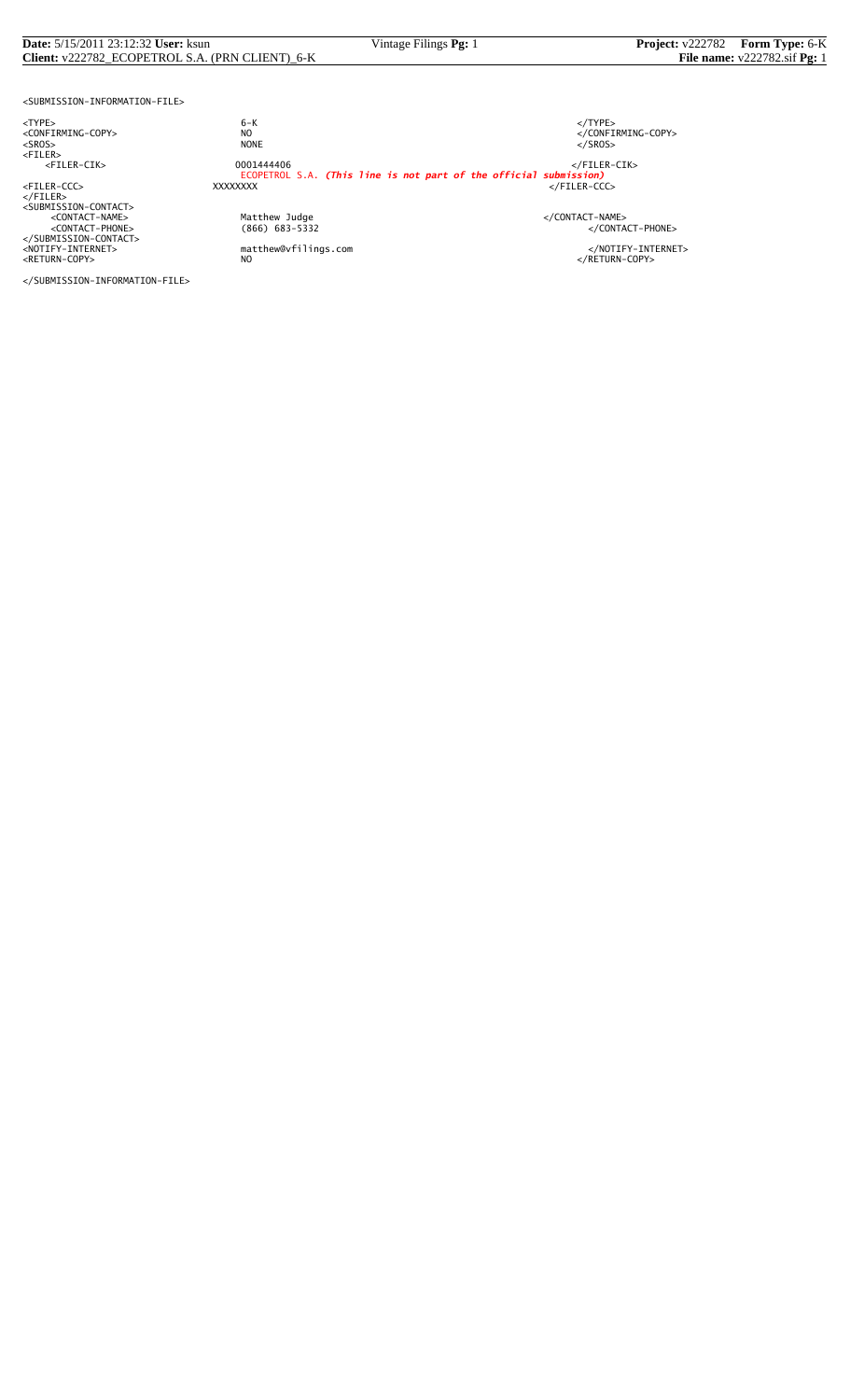$\overline{a}$ 

 $\overline{a}$ 

 $\overline{a}$ 

 $\overline{a}$ 

 $\overline{a}$ 

## **SECURITIES AND EXCHANGE COMMISSION Washington, D.C. 20549**

### **FORM 6-K REPORT OF FOREIGN PRIVATE ISSUER PURSUANT TO RULE 13a-16 OR 15d-16 OF THE SECURITIES EXCHANGE ACT OF 1934**

May 2011

Commission File Number: 333-153452

**ECOPETROL S.A.**

*(Exact name of registrant as specified in its Charter)*

Carrera 7 No. 37 – 69 BOGOTA – COLOMBIA *(Address of registrant's principal executive offices)*

Indicate by check mark whether the registrant files or will file annual reports under cover Form 20-F or Form 40-F.

Form 20-F  $\boxtimes$  Form 40-F  $\Box$ 

Indicate by check mark if the registrant is submitting the Form 6-K in paper as permitted by Regulation S-T Rule 101(b)(1):

Yes □ No ⊠

Indicate by check mark if the registrant is submitting the Form 6-K in paper as permitted by Regulation S-T Rule 101(b)(7):

 $Yes$   $\Box$  No  $\boxtimes$ 

Indicate by check mark whether by furnishing the information contained in this Form, the registrant is also thereby furnishing the information to the Commission pursuant to Rule 12g3-2(b) under the Securities Exchange Act of 1934.

 $Yes$   $\square$  No  $\boxtimes$ 

If "Yes" is marked, indicate below the file number assigned to the registrant in connection with Rule  $12g3-2(b)$ : 82- $N/A$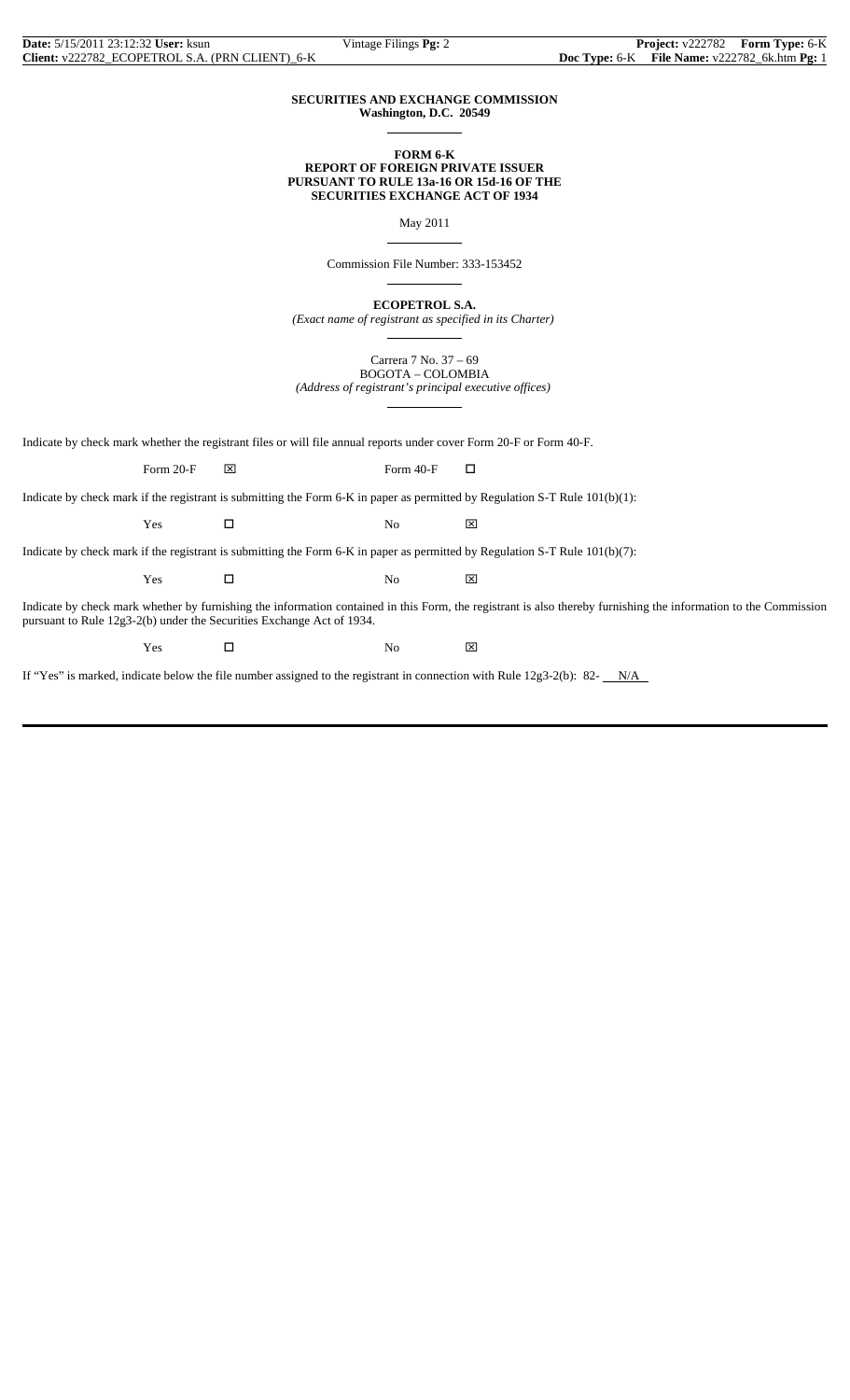

# Green light for construction of modernization project at Barrancabermeja refinery

• **The modernization of the Refinery is expect to improve the quality of fuels and to increase the feed of heavy crudes**

• **The project is expected to increase the availability of products such as gasoline and diesel.**

The Board of Directors of Ecopetrol at the session held on May 13, gave the green light to phase 3 of the Modernization Project of the Barrancabermeja Refinery (PMRB), for a total investment of US\$3,386 million.

As a result, operations will officially begin on the construction phase of the project, which is scheduled to commence operations in 2016.The project will enable the country's largest refinery to increase the conversion factor from 76% to 95%, which means that it will be possible to obtain more products, such as gasoline and diesel, and a greater quantity of heavy crudes will be processed, whose production has been increasing in Colombia in recent years.

This project is expected to improve the refinery's profitability and supply the entire Colombian market without the need for any imports.

The modernized refinery is expected to produce fuels of higher quality, which will help reduce pollution and lead to better air quality in Colombia, and place the country among the group of leaders in Latin America in the use of cutting edge technology, with operations that are reliable, safe, efficient and environmentally friendly.

It is expected that the execution of this project will generate great benefits for Barrancabermeja, the region and the country in the form of training of skilled local labor, employment and contracting of goods and services, as well as greater tax revenues and transfers to the national, departmental and municipal governments.

The Barrancabermeja refinery, which supplies nearly 80% of the fuels consumed in Colombia, is located in the department of Santander and has a crude processing capacity of 250,000 barrels per day.

------------------------------------------

**Bogotá D.C., May 16, 2011**

1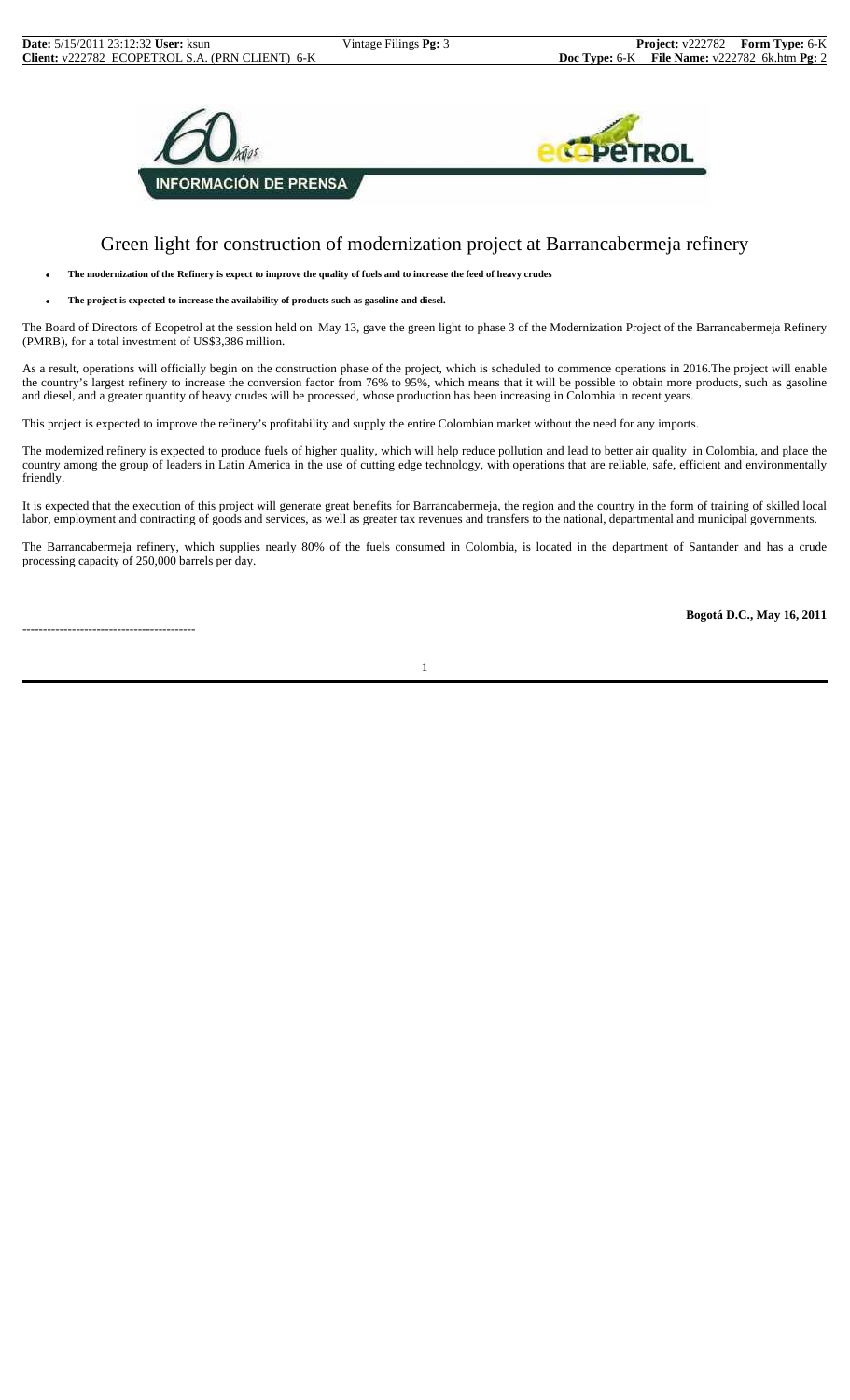

*Ecopetrol is Colombia's largest integrated oil & gas company, where it accounts for 60% of total production. It is one of the top 40 oil companies in the world and the fourth largest oil company in Latin America. The Company is also involved in exploration and production activities in Brazil, Peru and the United States Gulf Coast, and owns the main refineries in Colombia, most of the network of oil and multiple purpose pipelines in the country, petrochemical plants, and is entering into the biofuels business.*

*This release contains forward-looking statements relating to the prospects of the business, estimates for operating and financial results, and those related to growth prospects of Ecopetrol. These are merely projections and, as such, are based exclusively on the expectations of management concerning the future of the business and its continued access to capital to fund the Company's business plan. Such forward-looking statements depend, substantially, on changes in market conditions, government regulations, competitive pressures, the performance of the Colombian economy and the industry, among other factors; therefore, they are subject to change without prior notice.*

## **Contact us for any additional information:**

**Investor Relations Alejandro Giraldo** Phone: +571-234-5190 Email: investors@ecopetrol.com.co

**Media Relations (Colombia) Mauricio Téllez** Phone: + 571-2345377 Fax: +571-2344480

Email: mtellez@ecopetrol.com.co Website: www.ecopetrol.com.co

2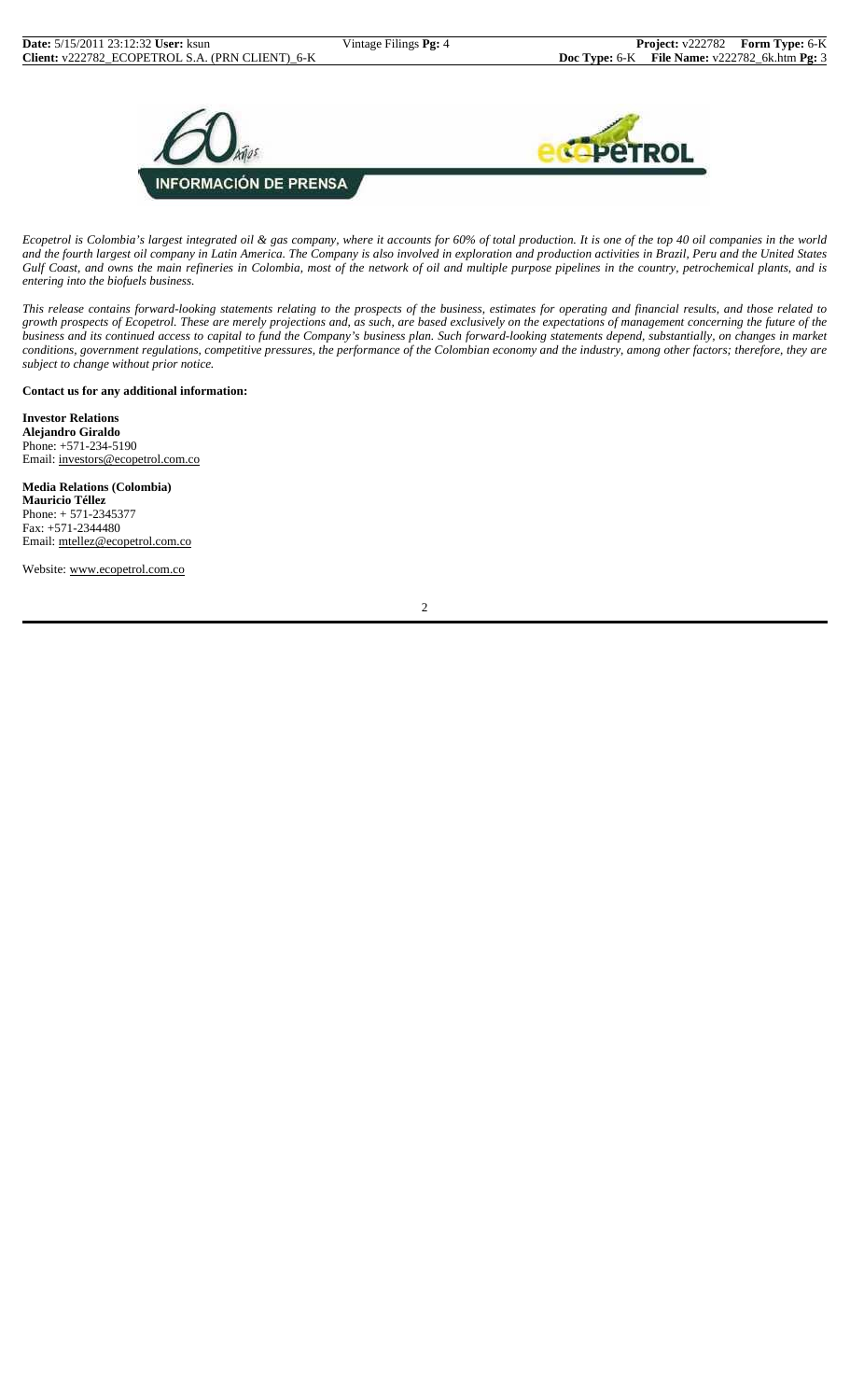| <b>Date:</b> 5/15/2011 23:12:32 User: ksun      | Vintage Filings <b>Pg:</b> 5 |                                               | <b>Project:</b> v222782 Form Type: 6-K |
|-------------------------------------------------|------------------------------|-----------------------------------------------|----------------------------------------|
| Client: v222782 ECOPETROL S.A. (PRN CLIENT) 6-K |                              | Doc Type: 6-K File Name: v222782_6k.htm Pg: 4 |                                        |

## SIGNATURE

Pursuant to the requirements of the Securities Exchange Act of 1934, the Registrant has duly caused this report to be signed on its behalf by the undersigned, thereto duly authorized.

Date: May 16, 2011

Ecopetrol S.A.

By: /s/ Adriana M. Echeverri

 Name: Adriana M. Echeverri Title: Chief Financial Officer